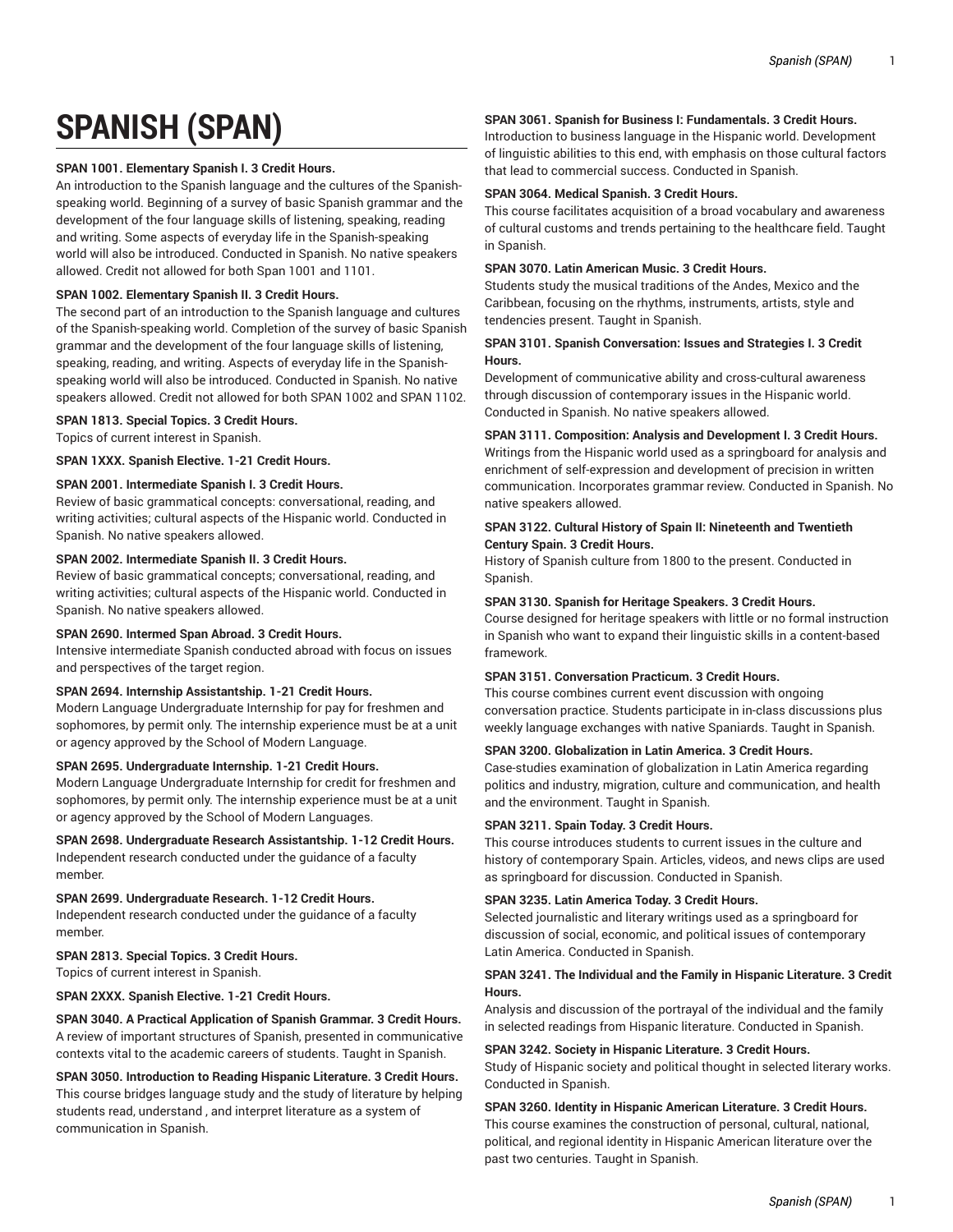## **SPAN 3300. Satire & Media in the Americas. 3 Credit Hours.**

This course explores how new types pf satire challenge traditional media and impacts political communication in today's democratic societies in the Americas. Taught in Spanish.

#### **SPAN 3500. Science Fiction in Latin America. 3 Credit Hours.**

This course is a survey of Latin America science-fiction. Taught in Spanish.

#### **SPAN 3590. Issues of Sustainable Development in the Andean Region. 3 Credit Hours.**

Historical and social context of contemporary issues of cultural, economic and environmental sustainability in the Andean region. Taught in Spanish.

#### **SPAN 3591. Cultural Patrimony in Peru. 3 Credit Hours.**

Using literature, film and art, this course examines cultural patrimony in Peru and its impact on society, economy, environment and threats to its preservation. Conducted in Spanish.

#### **SPAN 3592. Culture and Commerce in the Andes. 3 Credit Hours.**

Examines the 'business of nature' in the extractive economies of the Andes and culture clashes of Western and indigenous perspectives of development. Taught in Spanish.

#### **SPAN 3690. Commerce and Sustainable Communities. 3 Credit Hours.**

Study of the connectedness and community impact of contemporary issues of economic, sociocultural, and environmental sustainability in Mexico. Conducted in Spanish. Part of the Spanish intensive summer LBAT program. Admission by application only.

#### **SPAN 3691. Business Communication and Correspondence in the Hispanic. 3 Credit Hours.**

Refinement of accuracy/flexibility in oral/written expression. Focus on appropriate use of strategies, business negotiation protocols, lexical precision in business transactions. Incorporates grammar review. Part of the Spanish intensive summer language program. Admission by application only.

## **SPAN 3692. Business and Culture in the Hispanic World. 3 Credit Hours.**

Study of cultural issues, tendencies, and traditional patterns of behavior in Spanish-speaking people as they relate to business practices. Value systems and formal manifestations. Regional variations, including the U.S. Hispanic culture. Part of the Spanish intensive summer language program. Admission by application only.

## **SPAN 3693. Science and Technology in the Hispanic World. 3 Credit Hours.**

Study of business organizations and use of technology in the Spanishspeaking world. Specialized vocabularies of business, economics, statistics, and computer science. Geographical and anthropological background. Part of the Spanish intensive summer language program. Admission by application only.

## **SPAN 3694. Business and Culture in the Hispanic World: Seminar Abroad. 3 Credit Hours.**

Field study of technology, economic trends, business firms, financial institutions, and cultural protocols in the Spanish-speaking area. Part of the Spanish intensive summer language program. Admission by application only.

**SPAN 3697. Spanish for Health Care Professionals. 3 Credit Hours.** Culture-specific conceptions of health, medical vocabulary, professionalpatient protocols, professional-professional protocols, symptoms, treatments. Taught in Spanish.

## **SPAN 3698. Health Care Industry in Spain. 3 Credit Hours.**

Study of culture-specific values in health systems in Spain/ Europe. Visits to local sites. Taught in Spanish.

**SPAN 3813. Special Topics. 3 Credit Hours.** Topics of current interest in Spanish.

**SPAN 3821. Special Topics. 1 Credit Hour.** Topics of current interest in Spanish.

**SPAN 3822. Special Topics. 2 Credit Hours.** Topics of current interest in Spanish.

**SPAN 3823. Special Topics. 3 Credit Hours.** Topics of current interest in Spanish.

**SPAN 3833. Special Topics. 3 Credit Hours.** Topics of current interest in Spanish.

**SPAN 3XXX. Spanish Elecitve. 1-21 Credit Hours.**

## **SPAN 4061. Spanish for Science and Technology I: Fundamentals. 3 Credit Hours.**

Introduction to scientific vocabulary and discourse in Spanish, by fields of interest. Study of expository texts, numerical expressions, and graphic aids. Development of some reading and translation strategies. Writing feature descriptions and article/report summaries in Spanish. Conducted in Spanish.

## **SPAN 4062. Spanish for Science and Technology II: Applications. 3 Credit Hours.**

Advanced analysis of scientific and technological discourse in Spanish. Focus on reading strategies and oral discussion of topics such as use and transfer of technology and the acculturation issues that follow. Further development of comprehension, production, and translation strategies, with emphasis on professional communications and on writing feature descriptions, summaries, and abstracts. Conducted in Spanish.

#### **SPAN 4065. Spanish Linguistics. 3 Credit Hours.**

This course is designed to develop the students' understanding of the linguistic structure of the Spanish language. The topics covered in this course include: phonetics, phonology, morphology, syntax, language change, and language variation.

#### **SPAN 4101. Advanced Communication Workshop. 3 Credit Hours.**

Advancement of oral and written proficiency using a workshop and project-development format to focus on communicative precision, style and register. Includes some treatment of grammar. No native speakers allowed.

**SPAN 4150. Learning in the Hispanic Community. 3 Credit Hours.** This class combines classroom discussion with Hispanic community service projects to allow students to study Hispanic cultures and practice Spanish with native speakers. Conducted in Spanish.

#### **SPAN 4156. Spanish Service-Learning Abroad I. 3 Credit Hours.**

Students complete service projects in a Spanish-speaking country abroad and attend weekly class meetings that combine student presentations and documentaries with a guest-speaker series. Conducted in Spanish.

#### **SPAN 4157. Spanish Service-Learning Abroad II. 3 Credit Hours.**

Students complete service projects in a Spanish-speaking country abroad and gain an in-country immersion opportunity that hones oral and aural skills and increases cultural competence through real-life interactions with the host community abroad. Conducted in Spanish.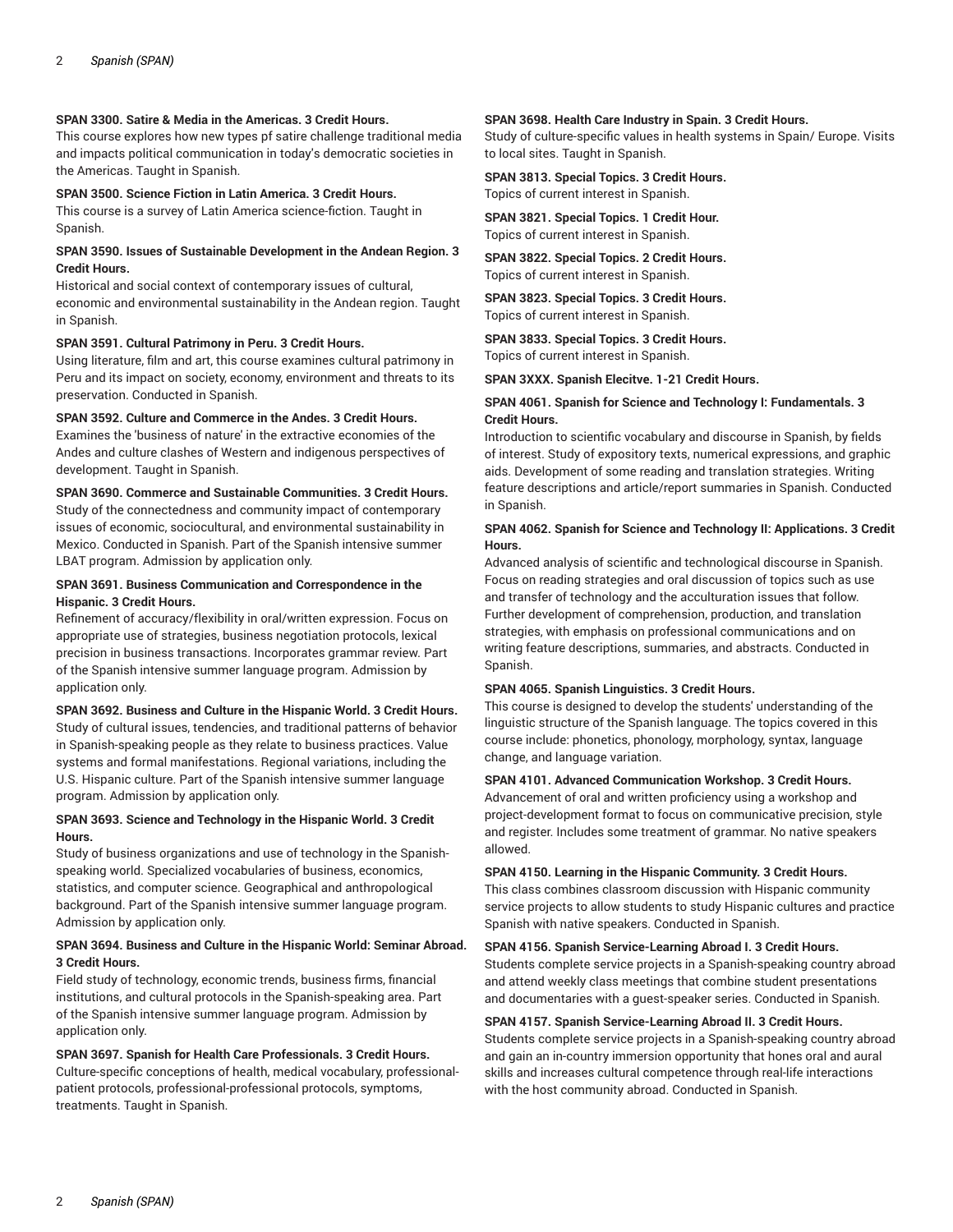## **SPAN 4158. Social, Cultural, and Linguistic Diversity in Spain. 3 Credit Hours.**

This course examines the social, cultural, and linguistic dimensions of sustainability and the concepts of diversity and equity in the Spanish context. Taught in Spanish.

## **SPAN 4160. U.S. Spanish: Language and Cultures. 3 Credit Hours.**

Linguistic groups, changes, bilingualism, customs, traditions of US Hispanics. Course project on current migration, legal, financial, educational, health, media or political issues/advances. Conducted in Spanish.

## **SPAN 4165. Bilingualism in the Spanish Speaking World. 3 Credit Hours.**

This course introduces students to bilingualism at both individual and societal levels within the Hispanic communities in the US, Spain, and Latin America. Conducted in Spanish.

## **SPAN 4170. Spanish Applied Linguistics. 3 Credit Hours.**

Advanced linguistic analysis of the Spanish language, particularly as it contrasts with English. Conducted in Spanish.

## **SPAN 4220. Nation and Narration in Latin America. 3 Credit Hours.**

This course examines the connection between nation and narration in Latin American literature and film and explores the narrative construction of national identities. Taught in Spanish.

#### **SPAN 4237. Food, Power, and Sustainability in Latin America. 3 Credit Hours.**

Food as gateway to region-by-region study of issues of sustainable development in Latin America. Taught in Spanish.

## **SPAN 4244. Visual Culture and Social Agenda in Latin America. 3 Credit Hours.**

Historical and cultural analysis of the role of art, visual image and iconography as social commentator and public platform in Latin America. Taught in Spanish.

## **SPAN 4251. Hispanic Community Internship. 3 Credit Hours.**

Students complete inernships with agencies, organizations, and businesses serving Atlanta Hispanics, using their Spanish language skills in a professional work environment. Conducted in Spanish.

## **SPAN 4255. Hispanic Drama Workshop. 3 Credit Hours.**

Literary and theatrical aspects of Hispanic drama are explored through class discussion and performance of a collection of contemporary oneact plays. Conducted in Spanish.

#### **SPAN 4270. Span Sociolinguistics. 3 Credit Hours.**

This course explores the relationships between the Spanish language and the Hispanic cultures and societies of the world. Taught in Spanish.

## **SPAN 4350. Ibero-American Cities. 3 Credit Hours.**

This course examines the representation and development of cities in the Hispanic World. Students develop three urban projects based on their study. Taught in Spanish.

## **SPAN 4360. Covering Arts & Latin(o) American Culture in the U.S.. 3 Credit Hours.**

This course explores contemporary media reporting on the LatinX culture in the US and Latin America. Taught in Spanish and English.

## **SPAN 4401. Globalization and Migration. 3 Credit Hours.**

Print and filmic texts serve as gateway to context-specific issues of migration in the Spanish-speaking world from both sender- and receivercountry perspectives. Taught in Spanish.

#### **SPAN 4405. Latin American Documentaries. 3 Credit Hours.**

This course explores the documentary traditions of Chile, Argentina and Cuba to learn about the history of Latin American societies. Taught in Spanish.

## **SPAN 4410. Media and Power in Latin America. 3 Credit Hours.**

This course explores the tensions between media and power in relation to the struggle for freedom of expression in Latin American countries. Taught in Spanish.

## **SPAN 4454. Latin America through Film. 3 Credit Hours.**

Contemporary Latin American film serves as gateway to in-depth discussion of social, political, economic and cross-cultural perspectives. Conducted in Spanish.

## **SPAN 4460. Hispanic Digital Cultures. 3 Credit Hours.**

Students explore recent developments in New Media and Digital Culture within the context of Latin American and Spanish cultures and societies. Taught in Spanish.

## **SPAN 4500. Advanced Intercultural Seminar. 3 Credit Hours.**

Integrates cross-cultural research and reflection into discussion of current issues in the Hispanic world. Intended for students who have had some study abroad experience in a Spanish-speaking country. Conducted in Spanish.

## **SPAN 4690. Intercultural Dialogue. 3 Credit Hours.**

Explores cultural identity in Latin America through live interviews, print, and film. Topics will vary. Taught in Spanish as part of the LBAT study abroad program.

## **SPAN 4693. Sustainability in Spain. 3 Credit Hours.**

This course examines issues of economic and environmental sustainability as well as the relationship between the economy and the environment in Spain. Conducted in Spanish.

#### **SPAN 4694. Internship Assistantship. 1-21 Credit Hours.**

Modern Language Undergraduate Internship for pay for junior and seniors, by permit only. The internship experience must be at a unit or agency approved by the School of Modern Languages.

## **SPAN 4695. Spanish Internship. 1-3 Credit Hours.**

Professional experience with a business/organization in which students enhance their language skills and cultural knowledge in Spanish in relation to the practical goals/objectives of the entity.

# **SPAN 4698. Undergraduate Research Assistantship. 1-12 Credit Hours.**

Independent research conducted under the guidance of a faculty member.

#### **SPAN 4699. Undergraduate Research. 1-12 Credit Hours.**

Independent research conducted under the guidance of a faculty member.

**SPAN 4813. Special Topics. 3 Credit Hours.** Topics of interest not covered in the regular course offerings.

**SPAN 4823. Special Topics. 3 Credit Hours.**

Topics of current interest in Spanish.

**SPAN 4833. Special Topics. 3 Credit Hours.**

**SPAN 4901. Special Problems in Spanish. 1-21 Credit Hours.** Provides the special instruction required under special programs.

## **SPAN 4902. Special Problems in Spanish. 1-21 Credit Hours.** Provides the special instruction required under special programs.

#### **SPAN 4XXX. Spanish Elective. 1-21 Credit Hours.**

#### **SPAN 6101. Advanced Communication Workshop. 3 Credit Hours.**

Advancement of oral and written proficiency using workshop and projectdevelopment formats to focus on communicative precision, style, register and grammar. Taught in Spanish.